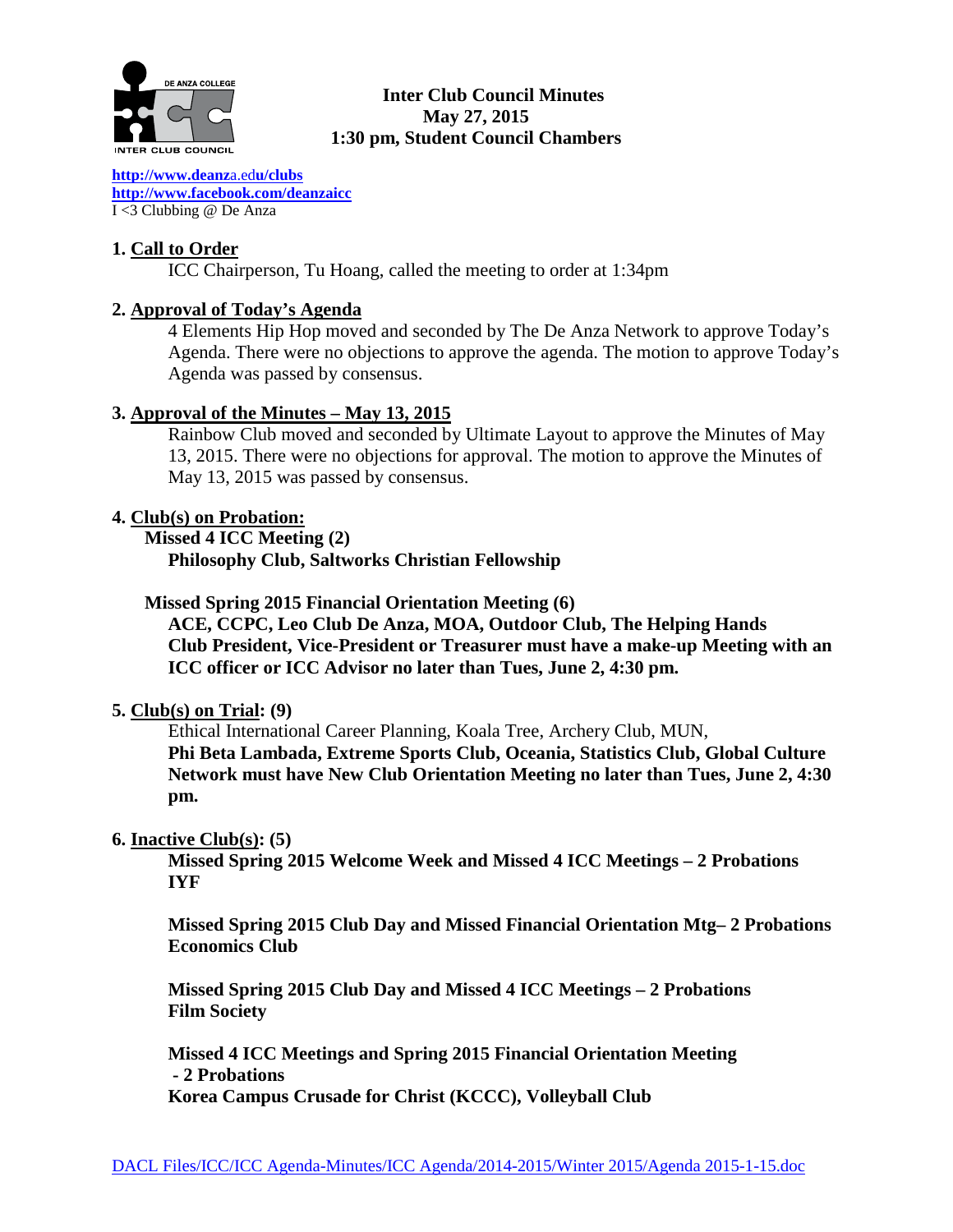#### **7. New Club(s): (3)**

**PUSO – Pilipino Unity Student Organization, Young Americans For Liberty and Muslim Students Association (MSA) will each receive a one-time allocation of \$100.00**

- **8. Updated Club Constitution approved at the ICC Agenda Meeting on May 18, 2015: (3) JAA, Developers' Guild, SNO**
- **9. Number of Active Clubs: (64)**

#### **10. Calendars**

 **10.1 ICC/Club Calendar of Events as of 5/26/15** Information is from the Event Planning Request Form (**New Information in Bold**/ \* Money collected)

| May 28        | Promoting Asian Pacific American Heritage Month and Our Conference           |
|---------------|------------------------------------------------------------------------------|
|               | hosted by $APASL - 10:00$ am $- 2:00$ pm $-$ Main Quad West                  |
| May 29        | Scanning Korean Movies hosted by $KSA - 11:30$ am $- 3:30$ pm $-$ FOR3       |
| May 29        | *"Just Be A $\star$ " Spring Dance – 9:00 pm – 12:00 am                      |
|               | $-$ Conference Room $A/B$                                                    |
| May 29        | Singing Contest hosted by $HKSA - 2:00 \text{ pm} - 5:00 \text{ pm} - A11$   |
| May 30        | YSOM Conference (Workshops) hosted by APASL                                  |
|               | $-9:00$ am $-4:45$ pm $-121$ , L23-26                                        |
| <b>June 4</b> | Open Mic hosted by 4 Elements Hip Hop - 3:00 pm - 8:00 pm                    |
|               | – Sunken Garden                                                              |
| June 11       | Soccer Game hosted by LEAD $-3:00$ pm $-6:00$ pm $-$ Soccer Field            |
| June 12       | Banquet Dinner hosted by Circle $K - 5:30$ pm $- 9:00$ pm $-$ SCCA           |
|               |                                                                              |
|               | 10.2 DASB Calendar of Events as of 5/26/15                                   |
|               | Information is from the Event Planning Request Form                          |
|               | (New Information in Bold/ * Money collected)                                 |
| May 28        | Movie Night $-7:30$ pm $-9:30$ pm $-$ Conference Room A                      |
| May 29        | Region IV Meeting by DASB Legislative Affairs $-4:30$ pm $-8:00$ pm $-$ SCCA |
| June 5        | DASB Recreation Night: Dodgeball Tournament - 5:30 pm - 10:00 pm             |
|               |                                                                              |
|               | – PE-2                                                                       |

**June 13 Festival "Baylands" – 3:00 pm – 8:00 pm – Parking Lot A**

### **11. ICC/Club Account Balance Status (New Information in Bold)**

**11.1 2014-2015 Budget (As of 5/26/15)**

| <b>Club/ICC Allocation Account</b>     | $(H41-54730)$    | \$3,615.31  |
|----------------------------------------|------------------|-------------|
| <b>ICC Allocation-New Club Account</b> | $(#41-54720)$    | \$900.00    |
| <b>ICC Emergency Relief Account</b>    | $(#44-4289)$     | \$2,768.71  |
| <b>ICC Events Award Account</b>        | $(\#41 - 54600)$ | \$3,400.00  |
| <b>ICC</b> Inactive Hold               | $(#44-4300)$     | \$10,096.30 |
| <b>ICC Scholarship Account</b>         | $(#44-4310)$     | \$13,056.40 |
| ICC.                                   | $(#44-4320)$     | \$2,486.98  |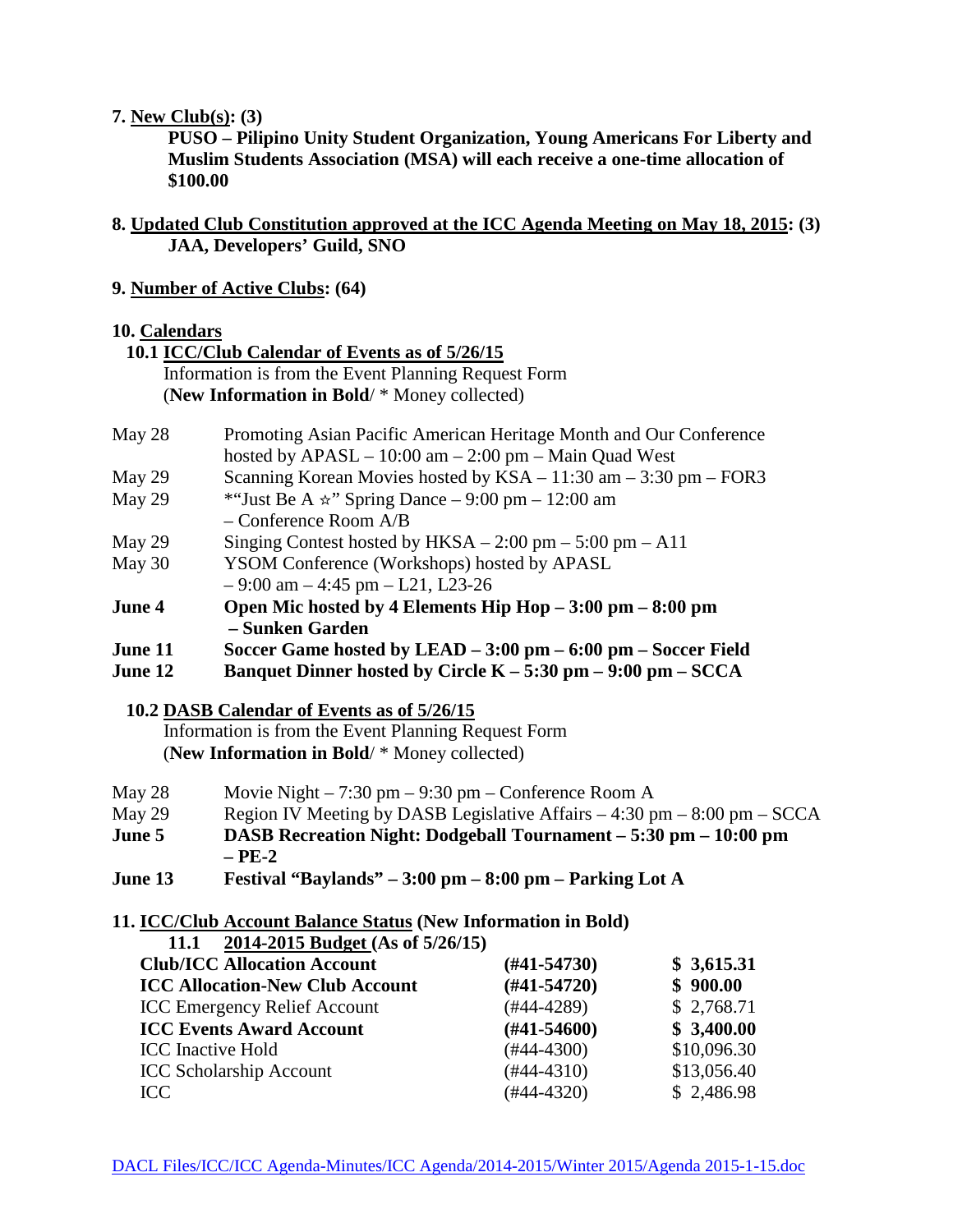### **11.1 2015-2016 Budget(As of 5/26/15)**

Club / ICC Allocation Account (#41-54730) \$ 9,856.00

#### **12. Business**

# **12.1** Concessions for July  $4^{\text{th}}$  (Info/Action)

o SWAG Script Writers Group: We have a upcoming club Fundraising event and comedy show for our community. The event is July  $7<sup>th</sup>$ , 2015 here at De Anza.

SWAG Script Writers Group's concession starts at 8:00AM

### **12.2 Club Budget Request 2014-2015 (Info/Action)**

- a. Auto Tech moved and seconded by 4 Element Hip Hop to approve MOA's request of \$732 from 2014-2015 Club/ICC Allocation Account #41-54730 to SNO #41-44432-4010 for supplies, #41-44432-4060 for Printing, and #41-44432-5214 for Professional Services for Graduation on June 25, 2015. ETC moved and seconded by JAA to end discussion. Discussion ended by consensus. There were no objections for approval. The motion to approve MOA's request of \$732 from 2014-2015 Club/ICC Allocation Account #41-54730 to SNO #41-44432-4010 for supplies, #41-44432-4060 for Printing, and #41-44432-5214 for Professional Services for Graduation on June 25, 2015, was passed by consensus
- b. DASA moved and seconded by JAA to approve ICC's request of \$150 from 2014-2015 Club/ICC Allocation Account #41-54730 to ICC Special Projects #41-54320-6420 for sales tax/shipping of a Shure UR2 / SM58-H4 Handheld Wireless Microphone Transmitter with SM 58 Head for usage in Conference Rm A/B, Campus Center (which was already approved). Young Americans For Liberty moved and seconded by PUSO to end discussion. Discussion ended by consensus. There were no objections for approval. The motion to approve ICC's request of \$150 from 2014-2015 Club/ICC Allocation Account #41-54730 to ICC Special Projects #41-54320-6420 for sales tax/shipping of a Shure UR2 / SM58-H4 Handheld Wireless Microphone Transmitter with SM 58 Head for usage in Conference Rm A/B, Campus Center, was passed by consensus

### **12.3 Club Budget Request 2015-2016 (Info/Action)**

a. 4 Elements Hip Hop moved and seconded by Auto Tech to approve Developers' Guild's request of \$150 from 2015-2016 Club/ICC Allocation Account #41-54730 to Developers' Guild #41-44189-5922 for Web Site Support for internet server – 180 digital ocean credits, \$15.00 per month. ETC moved and seconded by Auto Tech to end discussion. Discussion ended by consensus. There were no objections for approval. The motion to approve Developers' Guild's request of \$150 from 2015-2016 Club/ICC Allocation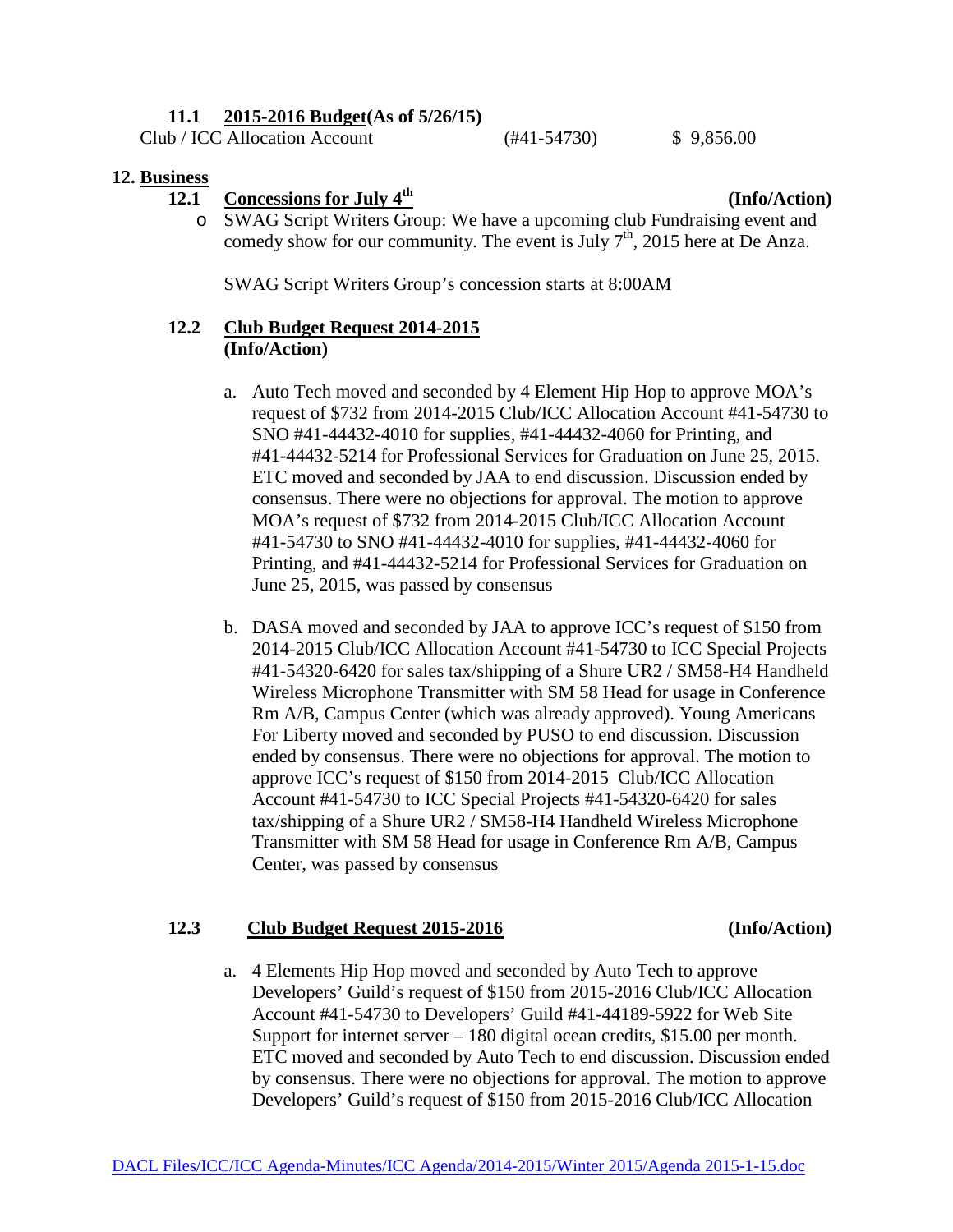Account #41-54730 to Developers' Guild #41-44189-5922 for Web Site Support for internet server – 180 digital ocean credits, \$15.00 per month, was passed by consensus.

#### **12.5 Club Introductions (Info)**

#### **SWAG Script Writers Group**

Production, Publication, Performance, Television, Everything about Writing a Script

#### **Taiwanese Student Association**

We help international students (Taiwanese) adjust to college life here, provide housing and job information as well as provide fun social events. Club Meetings on Fridays,  $2:30 \text{ pm} - 4:00 \text{ pm}$  at S55

#### **Ultimate Layout**

We provides sports and fitness opportunities for De Anza students by playing and hosting Ultimate Frisbee matches.

Club Meetings on Fridays at S-quad grassy area next to library (Time varies). For details and updates, look for us on Facebook: De Anza Ultimate Layout

#### **The Reasoning Games Club**

By playing reasoning games like Werewolf, Matia, Assasin can improve your ability of logic thinking. Also, make friends and get close with your buddies while playing

#### **Sustainability Alliance**

Purpose of our club is to promote environmental justice and sustainable practices in the De Anza community. Club Meetings on Thursdays 4:30 pm – 6:20 pm at MLC102

#### **The De Anza Network**

We help students build professional  $\&$  social networks and to help make the college experience better. Club Meetings on Thursdays 12:30 pm – 1:30 pm

#### **The Helping Hands**

The Helping Hands exists to help out the less fortunate within our community.

#### **T-Tennis Club**

Our club is to let students to know about table tennis. We are open to beginner and professional players. Students can practice and make friends during our club meeting.

Club Meetings on Fridays, 9:00 am – 12:00 pm at Student Council Chamber A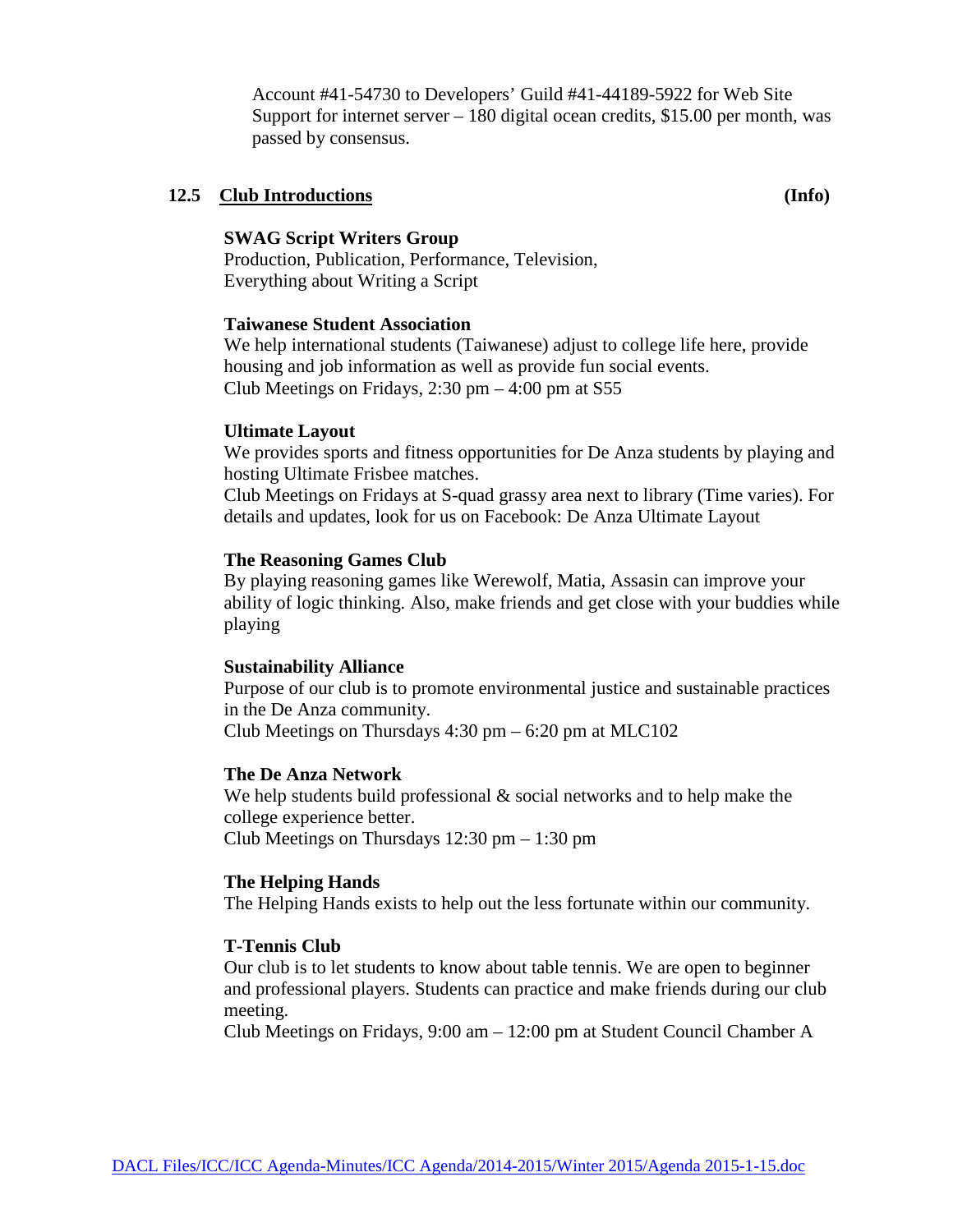# **13. Reports:**

- ICC Chairperson: Tu Hoang
	- 1. Buy a ticket to come to the ICC Spring Dance & Volunteer and win the drawing
	- 2. It is the last week to drop your class
	- 3. Good luck with the rest of quarter

ICC Chair of Finance: John Hong

- 1. Please come to the last agenda meeting to request budget!
- ICC Chair of Programs: Raisa Hernandez
	- 1. Hey clubs !!! Spring dance is just around the corner. Make sure to get your tickets asap!!!!

ICC Chair of Marketing: Judy Chan

- 1. Clubs! Please send me more "I love Clubbing@ De Anza" photos, you will be eligible to join a drawing if you send us the photo :)
- 2. See you all on Friday!

DASB Liaison: TBA

ICC Advisor: La Donna Yumori-Kaku

**1.** Student Leaders needed for New Student Orientation Classes for Summer, 2015: I need student volunteers to share their De Anza experiences and give advice about being a De Anza student to our incoming new students (class size varies from 20-30 students) I will need volunteers during the summer (July-Sept) for class usually 25 minutes per class presentation.

Days may be Tuesday and Wednesday and there may  $1 - 3$  class presentations per section. This also a GREAT opportunity to begin recruiting NEW students for clubs! If you are interested then please fill out the New Student Orientation form at the ICC Mtg. AND there will be \$50 for the clubs who participate with the most classes and a

\$50 Drawing for the clubs who participate in the summer in the fall. There will also be opportunities in the fall, winter, spring too.

- **2.** Welcome Week Info Table- Fall, 2015: This is mandatory for ALL clubs to participate for one time slot on Sept. 23-26. Sign up at ICC Mtg or on the Clipboard located in the Office of College Life/Student Activities Office. Deadline: Fri. June 26 by 4 pm.
- **3.** ICC Mtgs: Please be responsible and take ALL your papers and ??? with you. Gracias!
- **4.** Club Mtgs with Food: Please clean up the mess and take the trash outside of the room and please get wet paper towels and wipe down the tables if there are spills. Please don't leave the tables sticky. Merci!
- **5.** Club Room: Please keep OUR Club Room clean! Help clean up even if it's not your trash and put chairs around the table. Arigato!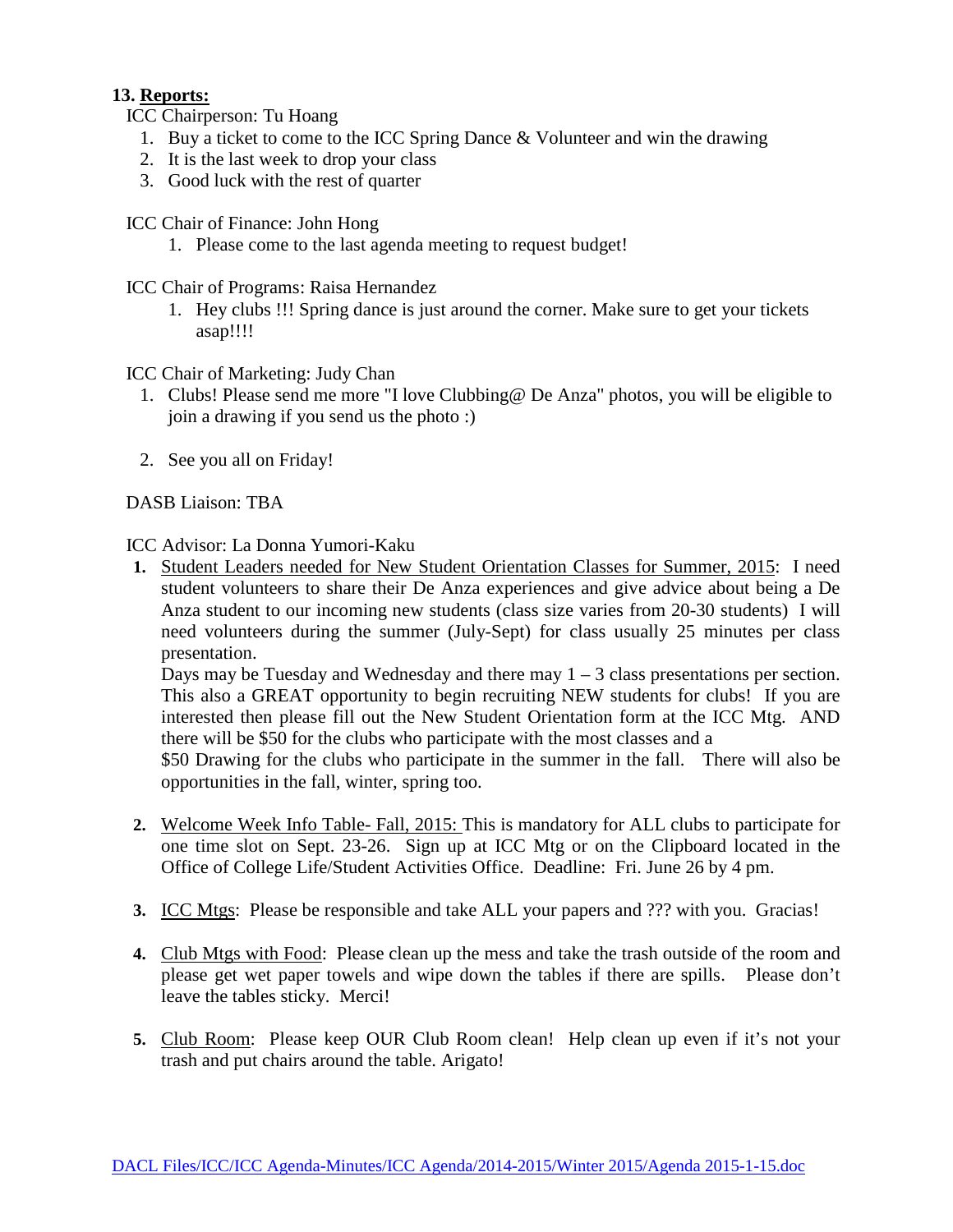**6.** Club Meeting Rooms for Fall Quarter, 2015: Please turn in the Meeting Room and Dining Room Info Table Request Form (Lavendar form) for a room for club meetings in the Fall Quarter,2015. Forms are processed in the order received. Please do not assume that the club will automatically be in the same room as spring quarter.

### **14. Announcements**

LEAD: LEAD Soccer Tournament – June 11 2015, 3:00 pm – 7:30 pm, Soccer field Score some SICK goals at LEAD's upcoming soccer tournament. Enter as a club or with friends. There must be at least two women on the field at any time, and at least 3 present/past De Anza soccer players per team. Teams hold 7 to 11 people. Shacks provided! Bring reusable water bottles. LET'S GO

De Anthro: Pasta Pomodoro fundraising – May 27&28 2015 (All Day), Pasta Pomodoro 2083 Camden Ave, San Jose, CA 95124, [\(408\) 371-2600](javascript:void(0))

Line  $\omega$  pasta pomodoro  $\&$  assist raising funds for De Anthro. 20% of bill will be donated.

4 Elements Hip Hop: First Thursday Open Mic w/ Jeff Turner – June 4 2015, 4:00 pm – 8:00 pm, Sunken Garden

Open Mic event for all artists to perform a variety of art forms. San Jose artist Jeff Turner will be performing full set at the event.

|                                                                         | <b>Present</b> | <b>Absent</b> | <b>Probation</b> | <b>Probation</b> |
|-------------------------------------------------------------------------|----------------|---------------|------------------|------------------|
|                                                                         |                |               | <b>Present</b>   | <b>Absent</b>    |
| 300! Bowling Club                                                       | X              |               |                  |                  |
| <b>4 Elements Hip Hop Club</b>                                          | X              |               |                  |                  |
| <b>Active Community Engagement Club</b><br>(ACE)                        |                |               |                  | X                |
| <b>Anime Club</b>                                                       | X              |               |                  |                  |
| <b>Apple-N-Droid</b>                                                    | X              |               |                  |                  |
| <b>Asian Pacific American Students for</b><br><b>Leadership (APASL)</b> | X              |               |                  |                  |
| <b>Association of Computer Machinery</b><br>(ACM)                       |                | X             |                  |                  |
| <b>Auto Technology</b>                                                  | $\mathbf{x}$   |               |                  |                  |
| <b>Cheer and Dance Team</b>                                             |                | X             |                  |                  |
| <b>Chinese Student Association (CSA)</b>                                | X              |               |                  |                  |
| <b>Christians on Campus</b>                                             | X              |               |                  |                  |
| <b>Circle K</b>                                                         | X              |               |                  |                  |
| <b>Cross Cultural Partners Club (CCPC)</b>                              |                |               | X                |                  |
| <b>DeAnthro</b>                                                         | X              |               |                  |                  |
| <b>DECA</b>                                                             | X              |               |                  |                  |
| <b>Desi Student Association (DSA)</b>                                   | X              |               |                  |                  |
| <b>Developers' Guild</b>                                                | X              |               |                  |                  |
| <b>Economics Club</b>                                                   |                |               |                  |                  |
| <b>Elite Dance Club</b>                                                 |                | X             |                  |                  |

#### **15. Roll Call**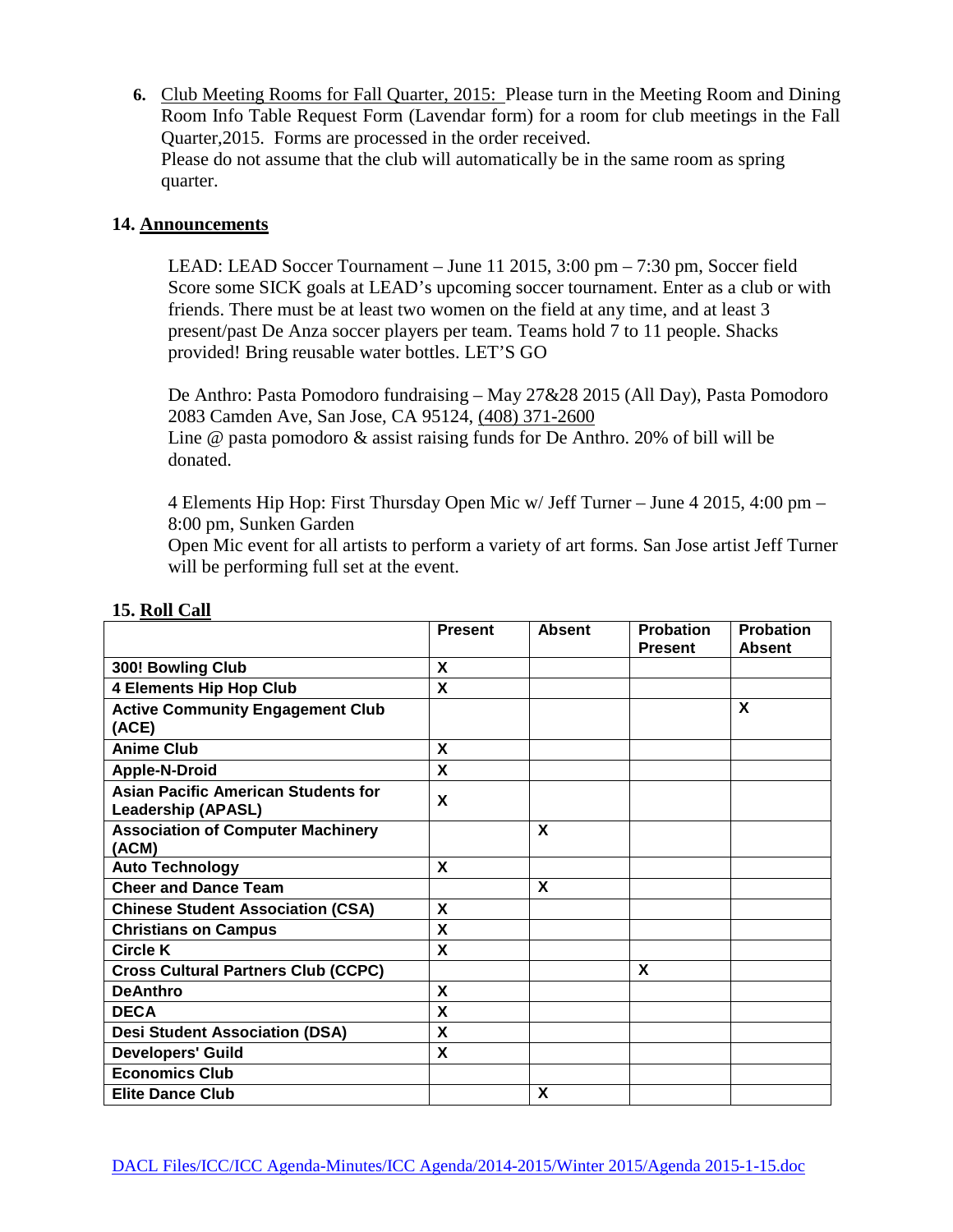| <b>Engineering Technology Club (ETC)</b>                                                     | X                         |   |   |   |
|----------------------------------------------------------------------------------------------|---------------------------|---|---|---|
| eSports Club                                                                                 |                           | X |   |   |
| <b>Fellowship of Overseas Students (FOS)</b>                                                 |                           | X |   |   |
| <b>Grace Fellowship</b>                                                                      |                           | X |   |   |
| <b>Green Party</b>                                                                           | X                         |   |   |   |
| <b>Happiness</b>                                                                             | $\mathbf{x}$              |   |   |   |
| <b>Hong Kong Students Association (HKSA)</b>                                                 | $\boldsymbol{\mathsf{X}}$ |   |   |   |
| <b>Inclusability</b>                                                                         |                           | X |   |   |
| <b>International Student Volunteers (ISV)</b>                                                | $\boldsymbol{\mathsf{X}}$ |   |   |   |
| InterVarsity Christian Fellowship at De                                                      |                           |   |   |   |
| Anza                                                                                         | X                         |   |   |   |
| <b>Iranian Student Association (ISA)</b>                                                     | X                         |   |   |   |
| <b>Japanese and American Association</b>                                                     |                           |   |   |   |
| (JAA)                                                                                        | X                         |   |   |   |
| <b>Korean Student Association (KSA)</b>                                                      | X                         |   |   |   |
| <b>K-Pop Dance Club</b>                                                                      | $\pmb{\mathsf{X}}$        |   |   |   |
| Latina/o Empowerment at De Anza                                                              |                           |   |   |   |
| (iLEAD!)                                                                                     | X                         |   |   |   |
| Leo Club De Anza                                                                             |                           |   | X |   |
| <b>Marketing Club</b>                                                                        | X                         |   |   |   |
| <b>Mathematics Club</b>                                                                      | $\overline{\mathbf{x}}$   |   |   |   |
| <b>Medical Outreach Association</b>                                                          |                           |   | X |   |
| <b>MSA</b>                                                                                   | X                         |   |   |   |
| <b>Myself</b>                                                                                | $\boldsymbol{\mathsf{X}}$ |   |   |   |
| <b>Outdoor Club</b>                                                                          |                           |   | X |   |
|                                                                                              |                           |   |   |   |
|                                                                                              |                           |   |   |   |
| <b>Permias Indonesian Student</b>                                                            | X                         |   |   |   |
| <b>Organization (PISO)</b>                                                                   |                           |   |   | X |
| <b>Philosophy Club</b>                                                                       |                           |   |   |   |
| <b>P.U.S.O.</b><br><b>Rainbow Club</b>                                                       | $\boldsymbol{\mathsf{X}}$ |   |   |   |
|                                                                                              | $\boldsymbol{\mathsf{x}}$ |   | X |   |
| <b>Saltworks Christian Fellowship</b>                                                        |                           |   |   |   |
| <b>Second Journey</b>                                                                        | X                         |   |   |   |
| <b>Shotokan Karate</b>                                                                       | X                         |   |   |   |
| <b>Social Entrepreneurship Club (SEC)</b>                                                    | $\boldsymbol{\mathsf{X}}$ |   |   |   |
| <b>Student Nurses Organization (SNO)</b>                                                     | X                         |   |   |   |
| <b>Students for Justice (SFJ)</b>                                                            | $\boldsymbol{\mathsf{X}}$ |   |   |   |
| <b>Sustainability (DASA)</b>                                                                 | $\boldsymbol{\mathsf{X}}$ |   |   |   |
| <b>SWAG Script Writers Club</b>                                                              | $\overline{\mathbf{X}}$   |   |   |   |
| <b>Taiwanese Student Association (TSA)</b>                                                   | $\boldsymbol{\mathsf{X}}$ |   |   |   |
| <b>Team HBV</b>                                                                              |                           | X |   |   |
| The De Anza Network                                                                          | $\boldsymbol{\mathsf{X}}$ |   |   |   |
| The Helping hands                                                                            |                           |   | X |   |
| The Reasoning Games Club                                                                     | $\boldsymbol{\mathsf{X}}$ |   |   |   |
| <b>T-Tennis Club</b>                                                                         | $\boldsymbol{\mathsf{X}}$ |   |   |   |
| <b>Ultimate Layout</b>                                                                       | $\boldsymbol{\mathsf{X}}$ |   |   |   |
| <b>UNICEF De Anza</b>                                                                        | $\boldsymbol{\mathsf{X}}$ |   |   |   |
| <b>Vietnamese Student Association (VSA)</b>                                                  | $\boldsymbol{\mathsf{X}}$ |   |   |   |
| <b>Volunteers of Nature Conservation</b><br>(VONC)<br><b>Women &amp; Minorities Who Code</b> | $\boldsymbol{\mathsf{X}}$ | X |   |   |